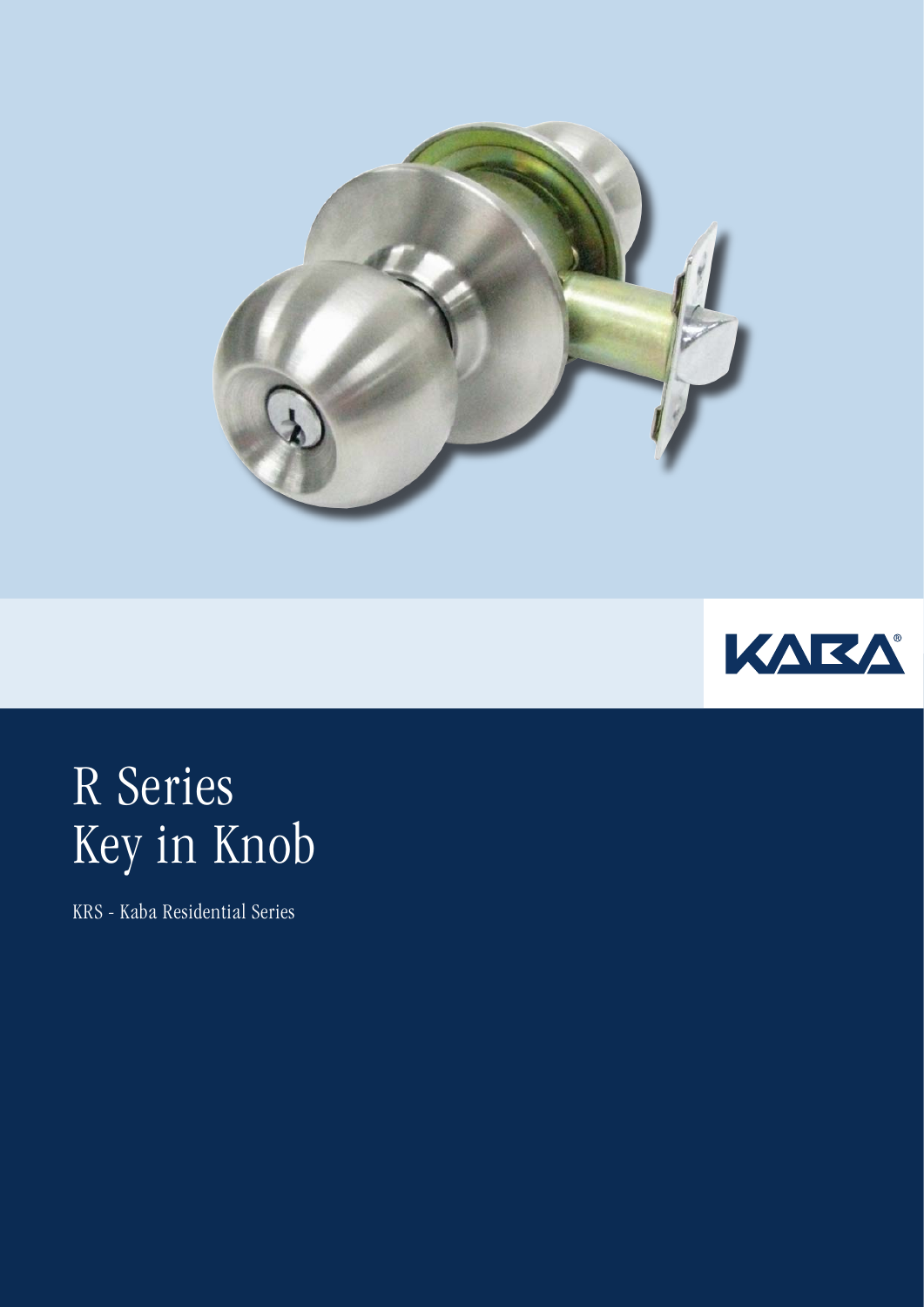### R Series Key in Knob

**Kaba Australia has been designing and developing Door Furniture in Australia for over 30 years. To suit our Residential Market we have developed the KRS branding - Kaba Residential Series.**

The Residential grade Key in Knob lockset supplied in Orbit knob design with a 75mm rose. Supplied with an adjustable 60-70mm latch as standard.

### **Door Thickness**

R Series locks are suitable for doors 35mm minimum to 46mm maximum thickness.

**Keying**  Supplied in C4 5 Pin Not suitable for Restricted Systems.

### **Standard Features**

- • Non-handed field reversible for left or right handed doors
- ANSI Grade 3
- 52mm cylindrical chassis
- 54mm diameter round knob
- 75mm diameter rose
- May be keyed alike

.

- Rebate kit available in 13mm
- Available in box or display pack





**Standard Finishes** 

Satin Stainless Steel SSS PB/Polished Brass/PVD PB/PVD Antique Brass ABN

Polished Brass - PB(PVD) : Physical Vapour Deposition

PVD finish has been recognised as the most reliable finish for hardware which requires surface protection against severe atmospheric attacks, eg: sun ultra-violet rays, salt spray and humidity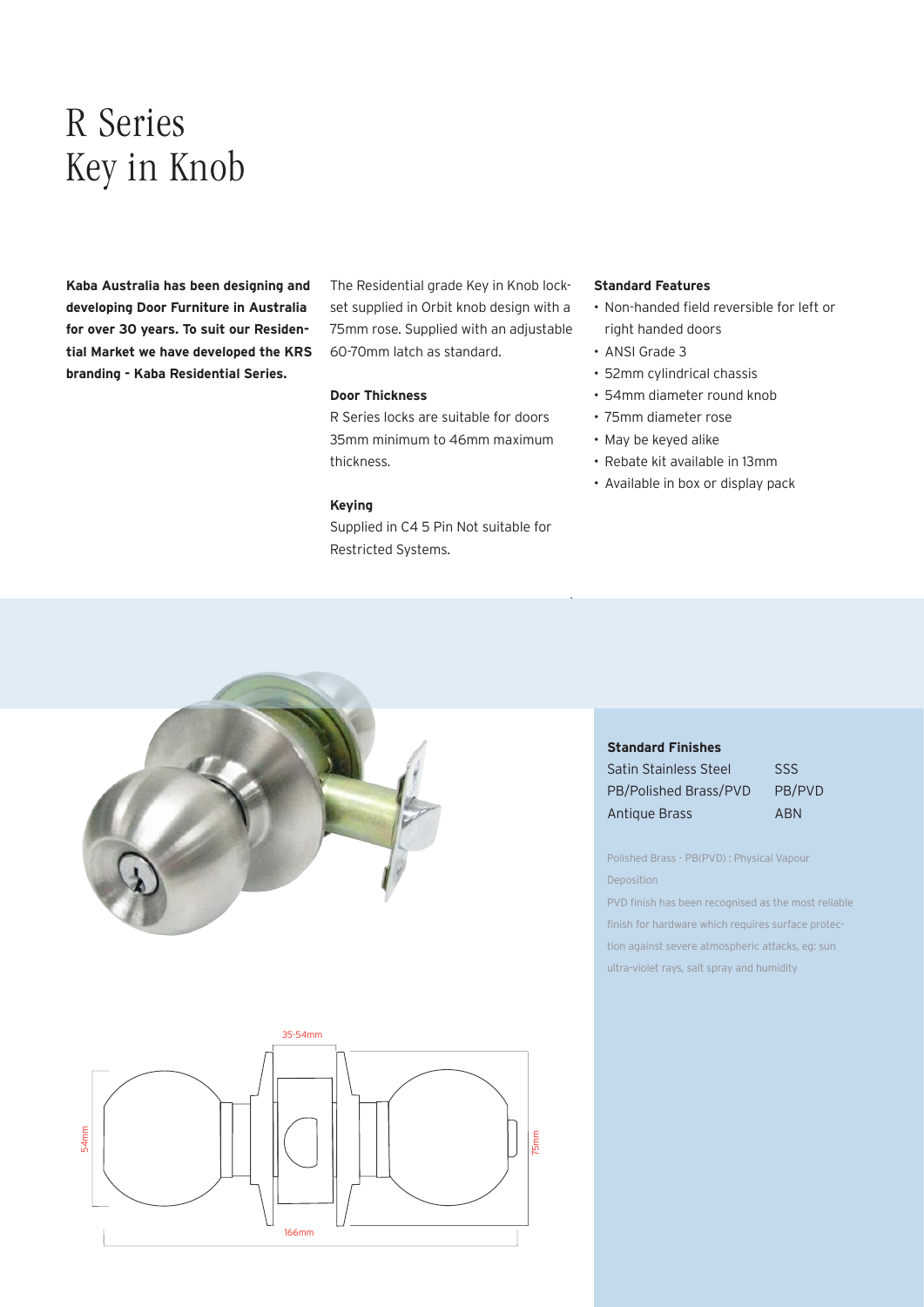## R Series Functions



**Outside**



Knob is always free.

**Inside** Knob is always free.

### **R53 Entrance Outside**



Pushing button on inner knob locks outer knob. Turning key releases button leaving knob unlocked.

**Inside** Knob is always free.

| <b>Finish</b> | <b>Description</b>           |  |  |
|---------------|------------------------------|--|--|
| <b>SSS</b>    | K Series Passage Set - 60mm  |  |  |
| <b>ABN</b>    | K Series Passage Set - 60mm  |  |  |
| PB/PVD        | K Series Passage Set - 60mm  |  |  |
| <b>SSS</b>    | K Series Privacy Set - 60mm  |  |  |
| <b>ABN</b>    | K Series Privacy Set - 60mm  |  |  |
| PB/PVD        | K Series Privacy Set - 60mm  |  |  |
| <b>SSS</b>    | K Series Entrance Set - 60mm |  |  |
| <b>ABN</b>    | K Series Entrance Set - 60mm |  |  |
| PB/PVD        | K Series Entrance Set - 60mm |  |  |
|               |                              |  |  |

| <b>Product Code</b> | <b>Finish</b> | <b>Description</b>           |              |
|---------------------|---------------|------------------------------|--------------|
| R10SSS60            | SSS.          | R Series Passage Set - 60mm  | Display Pack |
| <b>R10ABN60</b>     | ABN           | R Series Passage Set - 60mm  | Display Pack |
| R10PB60             | PB/PVD        | R Series Passage Set - 60mm  | Display Pack |
| R40SSS60            | <b>SSS</b>    | R Series Privacy Set - 60mm  | Display Pack |
| <b>R40ABN60</b>     | ABN           | R Series Privacy Set - 60mm  | Display Pack |
| R40PB60             | PB/PVD        | R Series Privacy Set - 60mm  | Display Pack |
| R53SSS60            | <b>SSS</b>    | R Series Entrance Set - 60mm | Display Pack |
| <b>R53ABN60</b>     | ABN           | R Series Entrance Set - 60mm | Display Pack |
| R53PB60             | PB/PVD        | R Series Entrance Set - 60mm | Display Pack |
| R170SSS60           | <b>SSS</b>    | R Series Dummy Knob - 60mm   | Display Pack |
| R170ABN60           | ABN           | R Series Dummy Knob - 60mm   | Display Pack |
| R170PB60            | PB/PVD        | R Series Dummy Knob - 60mm   | Display Pack |

#### **Outside**

**R40 Privacy**

**R170 Dummy** 

Opened by knob when unlocked. Pushing button on inner knob locks the outer knob. Emergency key, screwdriver or similar tool will release knob in case of emergency. "Kick-off:" is a standard feature.

#### **Inside**

Knob is always free for immediate exit.

Single dummy trim for one side of door. Pull only. Concealed fix.